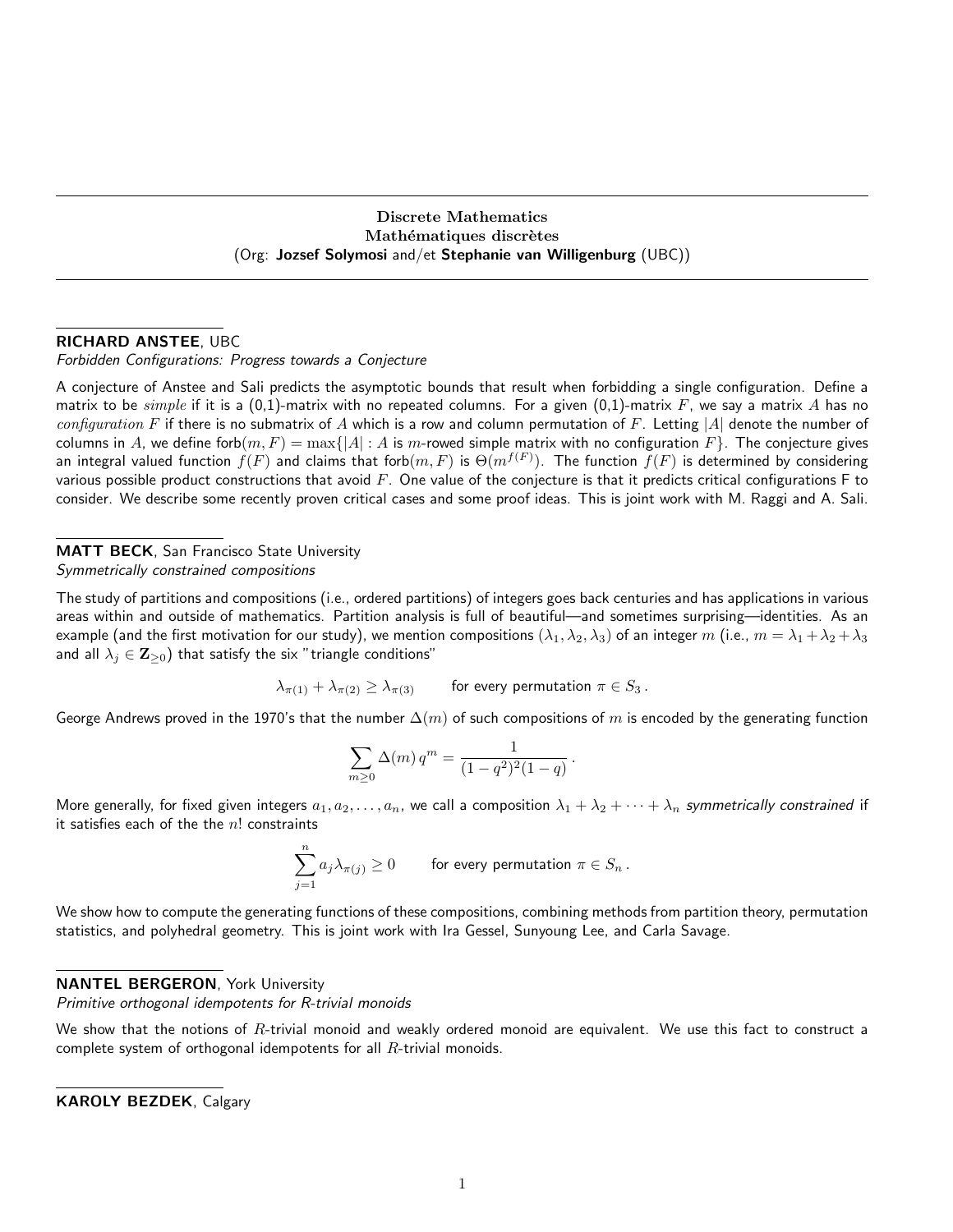### **SARA BILLEY, Univseristy of Washington** Singularities of generalized Richardson varieties

Richardson varieties play an important role in intersection theory and in the geometric interpretation of the Littlewood-Richardson Rule for flag varieties. We discuss three natural generalizations of Richardson varieties which we call projection varieties, intersection varieties, and rank varieties. In particular, the rank varieties can be described explicitly in combinatorial terms. They are enumerated by dimension using a well known q-analog of Stirling numbers of the second kind.

This is joint work with Izzet Coskun.

# TED BISZTRICZKY, University of Calgary

# Combinatorial Constructions of Polytopes

The face lattice of a (convex) polytope P is the set L(P) of all faces of P, partially ordered by inclusion. It is known that  $L(P)$  is an atomic and coatomic graded lattice. Two polytopes P and Q are combinatorially equivalent if  $L(P)$  and  $L(Q)$  are isomorphic. The combinatorial construction of a polytope is the construction of a lattice that is a face lattice. A geometrical realization of a polytope P is a polytope Q, in a real space of suitable dimension, that is combinatorially equivalent to P. We present both a combinatorial construction and a geometrical realization of a polytope.

# FAN CHUNG, UCSD

Flipping edges and vertices in graphs

We study a certain random process on a graph  $G$  which is a variation of a classical voter model and is also a special case of the so-called Tsetlin library random walk. Initially each vertex of  $G$  is colored either blue or red.

At each step an edge is chosen at random and both endpoints change their colors to blue with probability  $p$  and to red otherwise. This edge-flipping process corresponds to a random walk on the associated state graph in which each coloring configuration is a node. We show that the eigenvalues for the random walk on the state graph can be indexed by subsets of the vertex set of G. For example, for the uniform case of  $p = 1/2$ , for each subset T of the vertex set V of G, the eigenvalue  $\lambda_T$  (with multiplicity 1) is the ratio of the number of edges in the induced subgraph of T divided by the total number of edges in G. We analyze the stationary distribution of the state graph of colorings of G for several special familie of graphs, such as paths, cycles and trees. We also mention related problems in connection with memoryless games.

This is a joint work with Ron Graham

# CHRIS GODSIL,

State Transfer of Graphs

If A is the adjacency matrix of a graph X, then the continuous quantum walk on X is governed by the unitary matrix

$$
H(t) := \exp(itA).
$$

We have perfect state transfer from the vertex u to vertex v at time  $\tau$  if the uv-entry of  $H(\tau)$  has absolute value 1. The basic problem is to identify those cases where perfect state transfer occurs. Some progress has been made in finding examples where it does, but the consensus seems to be that it is not common. In my talk I will report on recent work that provides necessary conditions: for example if there is perfect state transfer from u to v, then the vertex-deleted subgraphs  $X \setminus u$  and  $X \setminus v$  are cospectral.

We provide a combinatorial proof of a symplectic character identity relating the sum of a product of symplectic Schur functions to the product  $\prod_{i=1}^m\prod_{j=1}^n(x_i+x_i^{-1}+y_j+y_j^{-1})$ . This formula is due to Hasegawa and has also been proved combinatorially

ANGELE HAMEL, Wilfrid Laurier University

Symplectic Schur Function Identities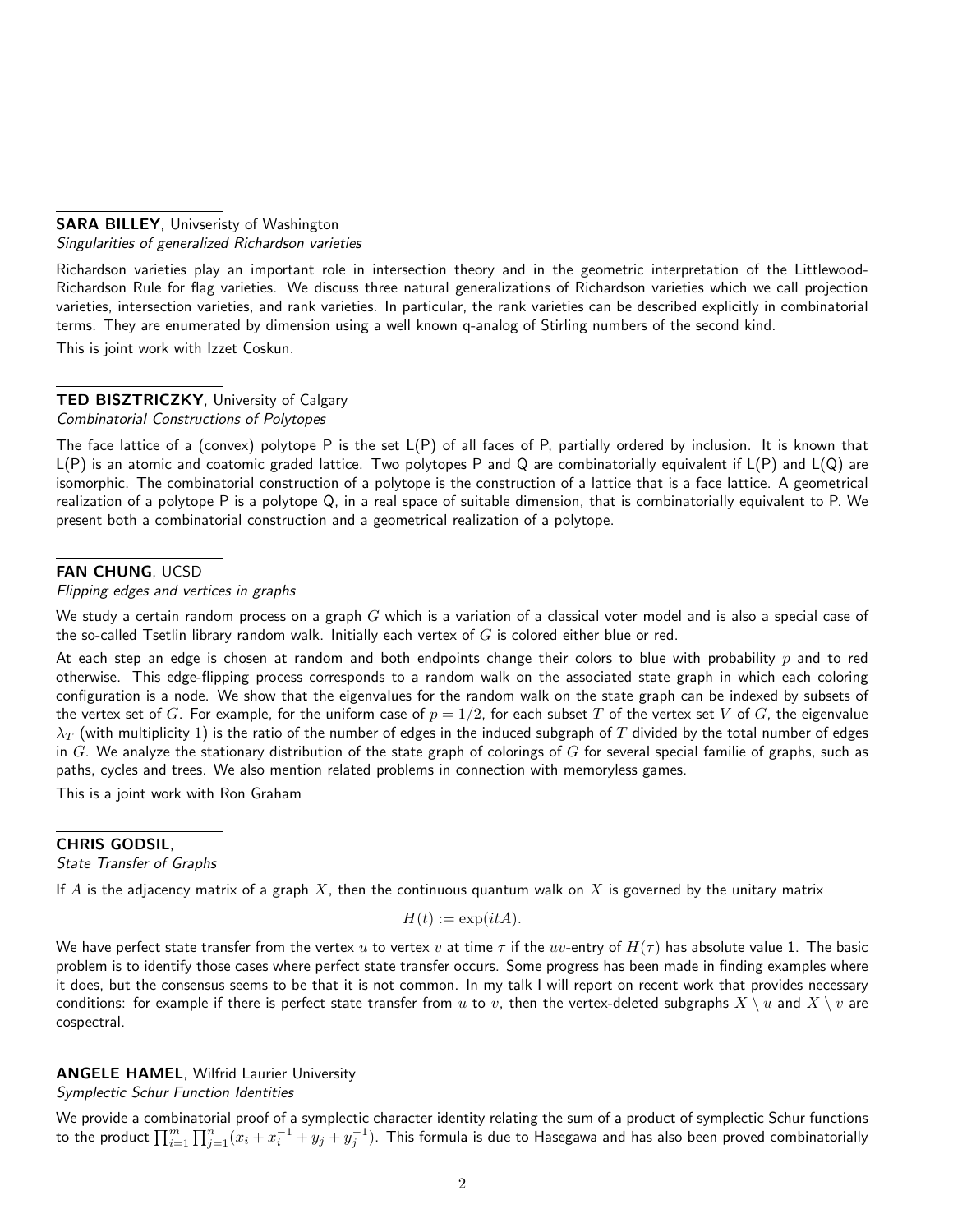by Terada. The identity itself generalizes a well-known identity of Littlewood expressing  $\prod_{i=1}^m\prod_{j=1}^n(x_i+y_j)$  as a sum of products of Schur functions. We also discuss other symplectic Schur function identities we have proved that have recently been found to have a connection to analytic number theory.

This is joint work with R.C. King.

### PENNY HAXEL, University of Waterloo

On Schnyder's Theorem

We give a simple proof of Schnyder's Theorem, which states that a graph is planar if and only if the dimension of its incidence poset is at most three, and discuss some related results. (Joint work with Fidel Barrera-Cruz)

#### DAVID KIRKPATRICK, University of British Columbia

#### Competitive search in symmetric trees

A familiar quandary arises when there are several possible approaches that might lead to the solution of a problem, but no way of knowing which, if any, are viable for a particular problem instance. Faced with this uncertainty, one is forced to explore alternative approaches through a coordinated interleaving process. As usual, the objective is to minimize the total exploration cost.

Popular formulations of such problems include variants of the cow-path problem: search, among a collection of disjoint paths that emanate from some junction point, for a goal (pasture) located at some unknown distance along one of the paths. Much of the existing work has assumed that at most one of the alternatives is viable, providing support for a competitive analysis of algorithms, using the cost of the unique viable alternative as a benchmark. Recently more attention has been devoted to versions in which there may be multiple viable solutions (think of cow-paths with many, equally satisfactory, goals), and arguably-optimal universal search strategies have been formulated in this richer setting.

In this talk we look at the same multi-goal search problem when the search domain is modeled as a symmetric tree. In so doing our hope is to reflect more accurately the fact that alternative solutions to natural problems may have much in common, deviating only at clearly defined decision/branch points. We describe optimal competitive search strategies in this context that generalize earlier results on the  $m$ -ray cow-path problem.

[Based on joint work with Sandra Zilles, University of Regina]

#### FU LIU, University of California, Davis

Springer and Irving independently proved the above result by symmetrizing the problem. We give a "desymmetrized" bijective proof. Our argument proceeds by constructing a new combinatorial class of objects which we call multi-noded rooted trees, showing it has cardinality  $d^{r-2}$ , and establishing a bijection between this new class and minimal factorizations.

# GARY MACGILLIVRAY, University of Victoria

Injective oriented colourings

Oriented colourings are vertex colourings of oriented graphs that respect the direction of the arcs: whenever there is an arc from a vertex coloured i to a vertex coloured  $j \neq i$ , there is no arc from a vertex coloured j to a vertex coloured i. There are several possible definitions of "injective" oriented colourings. An example, first studied by Courcelle in 1994, is that these are oriented colourings where no two in-neighbours of a vertex are assigned the same colour. The different definitions lead to a

Pure-cycle Hurwitz factorizations and multi-noded rooted trees

Pure-cycle Hurwitz numbers count the number of connected branched covers of the projective line where each branch point has only one ramification point over it. The main result of the talk is that when the genus is 0 and one of the ramification indices is  $d$ , the degree of the covers, the pure-cycle Hurwitz number is  $d^{r-3}$ , where  $r$  is the number of branch points. This is equivalent to the statement that the number of minimal factorizations of a  $d$ -cycle into a given type is  $d^{r-2}.$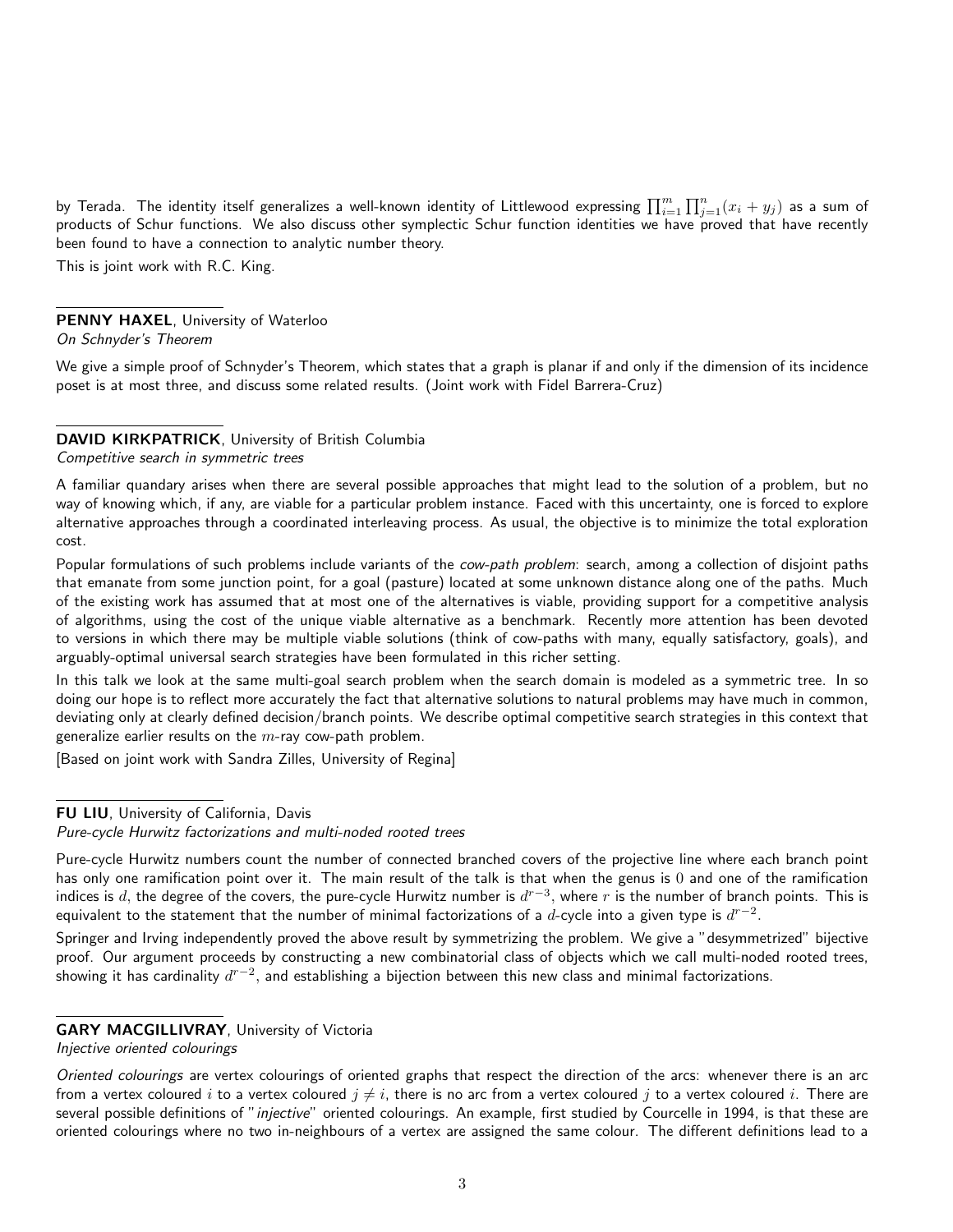collection of five related colouring parameters. The goal is to discuss the aspects of the theory of these colourings that relate to homomorphism models, complexity, algorithms, critical digraphs, obstructions, and bounds.

### MARNI MISHNA, Simon Fraser University

Recent progress in exact lattice path enumeration

We will report on some recent taxonomic results in lattice paths confined to the first quadrant. Three independent investigations have offered different concrete strategies for deciding the nature of the generating function for a class of walks, based solely on the allowable directions for the steps. Our favourite is an adaptation of the kernel method. The underlying functional equations appear in a far broader combinatorial context, and the kernel method handles these equations well. The results can be either exact enumeration, or a prediction of the nature of related generating functions. We will discuss the potential of this technique to predict D-finiteness for general combinatorial classes.

# BOJAN MOHAR, Simon Fraser University

Average degree condition forcing complete graph immersion

An immersion of a graph H into a graph G is a one-to-one mapping  $f: V(H) \to V(G)$  and a collection of edge-disjoint paths, one for each edge of H, such that the path  $P_{uv}$  corresponding to edge  $uv$  has endpoints  $f(u)$  and  $f(v)$ . We prove that every simple graph with average degree  $\Omega(t)$  immerses the complete graph  $K_t$ . Moreover, if G is dense enough, then there is an immersion of  $K_t$  in which each path  $P_{uv}$  is of length precisely 2. This is joint work with Matt DeVos, Zdenek Dvorak, Jacob Fox, Jessica McDonald, and Diego Scheide.

# ISABELLA NOVIK, University of Washington

Face numbers of balanced spheres and manifolds

We compare the face numbers of balanced triangulations of spheres and manifolds to those of arbitrary triangulations of spheres and manifolds. This includes discussion of some recent results as well as many open problems.

#### **BRUCE REED, McGill**

Some recent evidence for the Erdos-Hajnal Conjecture

The Erdos Hajnal conjecture states that for every graph H, there is an  $\epsilon > 0$  such that EVERY graph G which does not contain  $H$  as an induced subgraph has a clique or a stable set of size at least  $|V(G)|^\epsilon.$  We prove the wekaening of this conjecture obtained by replacing EVERY by ALMOST EVERY and discuss the value of  $\epsilon$  for various H. This is joint work with Frederic Havet, Ross Kang, Colin McDiarmid, Alex Scott, Stephan Thomasse, and Andrew Thomason.

### JEFF REMMEL, UCSD

Ascent Sequences,  $2 + 2$ -free posets, Upper Triangular Matrices, and Genocchi numbers.

The combinatorics of the Genocchi numbers was developed by Dumont and various co-authors in the 70's and 80's. More recently, Bousquet-Melou, Claesson, Dukes, Kitaev and Parviainen showed that the 2+2-free posets are in bijection with socalled ascent sequences and with non-negative integer valued upper triangular matrices which have no zero rows or columns. We will show that the Genocchi and the Median Genocchi numbers count the number of up-down ascent sequences. We also show how the  $q$ -analogues of the Genocchi and Median Gennochi numbers can be obtained by  $q$ -counting up-down ascent sequences.

FRANK RUSKEY, University of Victoria Tatami Tilings of Rectangles